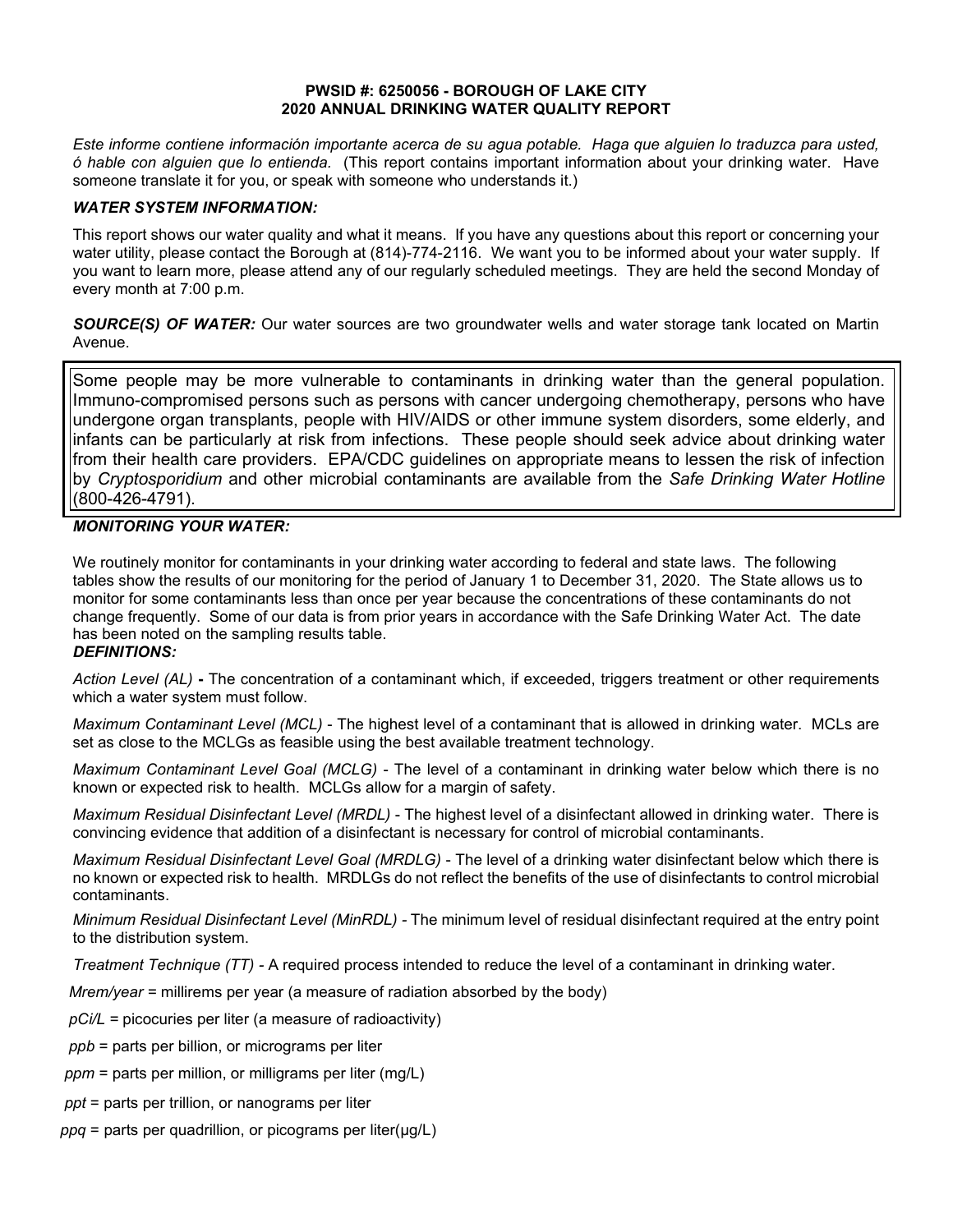# *DETECTED SAMPLE RESULTS*

| <b>Chemical Contaminants</b>            |                                             |                       |                                            |                               |              |                              |                         |                                                                                                            |  |
|-----------------------------------------|---------------------------------------------|-----------------------|--------------------------------------------|-------------------------------|--------------|------------------------------|-------------------------|------------------------------------------------------------------------------------------------------------|--|
| Contaminant                             | <b>MCL in</b><br><b>CCR</b><br><b>Units</b> | <b>MCLG</b>           | <b>Highest</b><br>Level<br><b>Detected</b> | Range of<br><b>Detections</b> | <b>Units</b> | <b>Sample</b><br><b>Date</b> | <b>Violation</b><br>Y/N | <b>Sources of</b><br>Contamination                                                                         |  |
| Chlorine<br>(Distribution)              | $MRDL =$<br>4                               | <b>MRDLG</b><br>$= 4$ | 1.34<br>(1/9/20)                           | $0.69 - 1.34$                 | ppm          | 2020<br>Sampled<br>Weekly    | $\mathsf{N}$            | Water additive<br>used to control<br>microbes.                                                             |  |
| Haloacetic Acids<br>(Five)              | 60                                          | N/A                   | 1.12                                       | N/A                           | ppb          | 9/24/20                      | $\mathsf{N}$            | By-product of<br>drinking water<br>disinfection.                                                           |  |
| <b>TTHMs (Total</b><br>Trihalomethanes) | 80                                          | N/A                   | 8.62                                       | N/A                           | ppb          | 9/24/20                      | $\mathsf{N}$            | By-product of<br>drinking water<br>disinfection.                                                           |  |
| <b>Barium</b>                           | $\overline{2}$                              | 2                     | 0.192                                      | N/A                           | ppm          | 02/16/18                     | $\mathsf{N}$            | Discharge of<br>drilling wastes;<br>Discharge from<br>metal refineries;<br>Erosion of<br>natural deposits. |  |
| Cyanide                                 | 200                                         | 200                   | 15                                         | N/A                           | ppb          | 2/16/18                      | $\mathsf{N}$            | Discharge from<br>steel/metal<br>factories;<br>Discharge from<br>plastic and<br>fertilizer factories       |  |
| <b>Nitrate</b>                          | 10                                          | 10                    | 1.71                                       | 1.47-1.71                     | ppm          | 2020                         | N                       | <b>Runoff from</b><br>fertilizer use.                                                                      |  |
| Benzo(a)pyrene                          | 200                                         | $\mathbf{0}$          | 48                                         | N/A                           | ppt          | 12/10/20                     | $\mathsf{N}$            | Leaching from<br>linings of water<br>storage tanks<br>and distribution<br>lines                            |  |

| <b>Entry Point Disinfectant Residual</b> |                                                          |                                    |                                      |              |                                        |                  |                                                      |  |  |
|------------------------------------------|----------------------------------------------------------|------------------------------------|--------------------------------------|--------------|----------------------------------------|------------------|------------------------------------------------------|--|--|
| Contaminant                              | <b>Minimum</b><br><b>Disinfectant</b><br><b>Residual</b> | Lowest<br>Level<br><b>Detected</b> | <b>Range of</b><br><b>Detections</b> | <b>Units</b> | Lowest<br><b>Sample</b><br><b>Date</b> | Violation<br>Y/N | <b>Sources of Contamination</b>                      |  |  |
| Chlorine (2020)                          | 0.60                                                     | $0.0$ $*$                          | $0.0 - 1.76$                         | ppm          | 12/9/2020                              | N                | additive<br>Water<br>to<br>used<br>control microbes. |  |  |

 **\*** Although this Lowest Level Detected is below the Minimum Disinfectant Residual, the required level was reached within the required 4-hour time frame.

| <b>Lead and Copper</b> |                             |             |                                             |              |                                              |                         |                                                                                                                |  |  |
|------------------------|-----------------------------|-------------|---------------------------------------------|--------------|----------------------------------------------|-------------------------|----------------------------------------------------------------------------------------------------------------|--|--|
| Contaminant            | <b>Action</b><br>Level (AL) | <b>MCLG</b> | 90 <sup>th</sup> Percentile<br><b>Value</b> | <b>Units</b> | # of Sites Above<br><b>AL of Total Sites</b> | <b>Violation</b><br>Y/N | Sources of<br>Contamination                                                                                    |  |  |
| Lead<br>(2019)         | 15                          | 0           | 1.3                                         | ppb          | 1 out of 10                                  | N                       | Corrosion of<br>household plumbing;<br>Erosion of natural<br>deposits                                          |  |  |
| Copper<br>(2019)       | 1.3                         | 1.3         | 0.667                                       | ppm          | $0$ out of 10                                | N                       | Corrosion of<br>household plumbing;<br>Erosion of natural<br>deposits; Leaching<br>from wood<br>preservatives. |  |  |